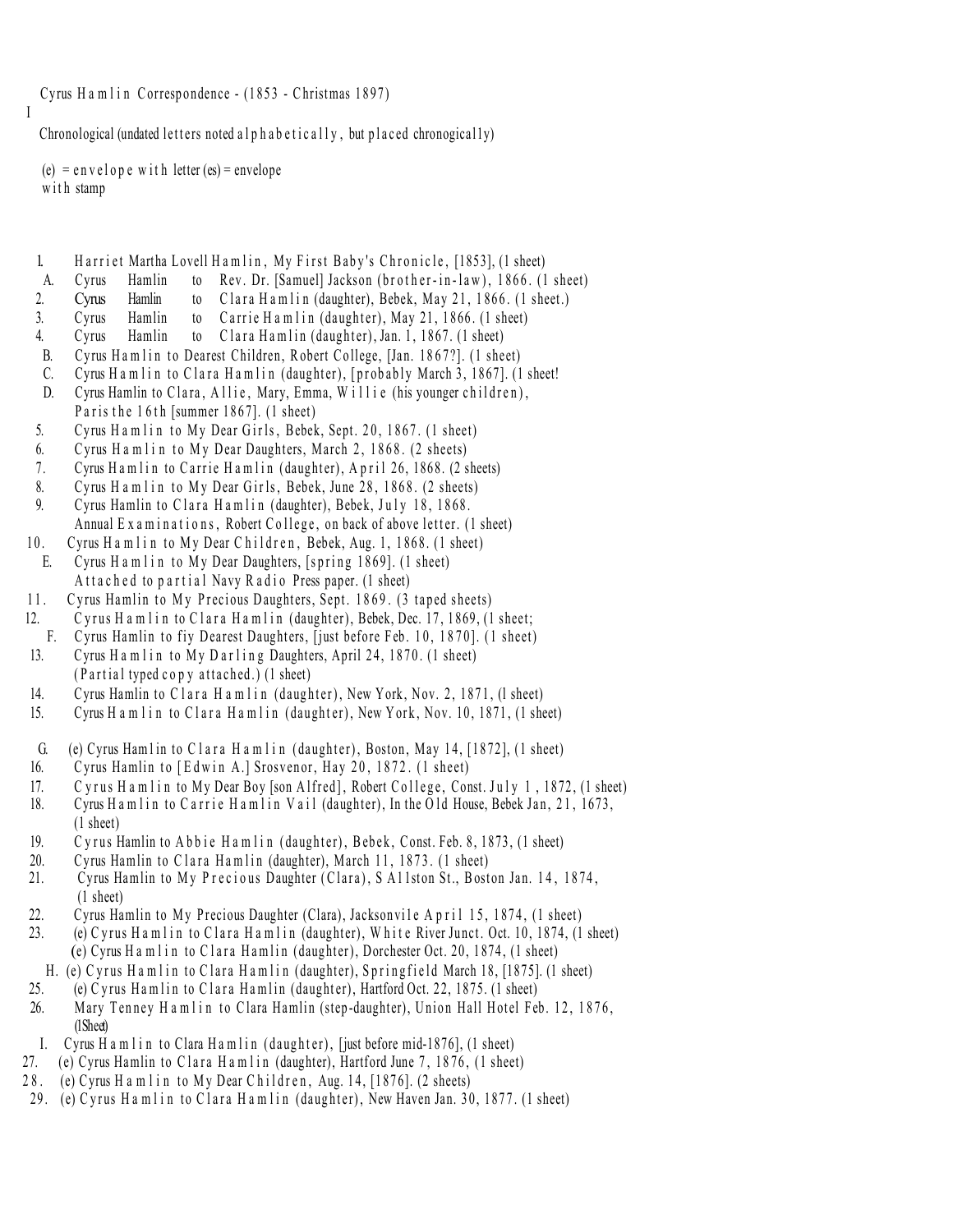- 30. Mary Tenney H a m lin to Clara H a m lin (step-daughter), N.H. Jan. 30, 1877. (1 sheet)
- 31. (es) C y rus H a m l i n to C l a r a H a m l i n (daughter), Great F a i l, N.H. Hay 16, 1877. (1 sheet)
- 32. C y rus H a m l i n to C a r rie H a m l i n V a i l (daughter), Boston May 22, 1877. (2 sheets)
- J. (e) Cyrus Ham lin to Clara Ham lin (daughter), Sept. 24, [1877]. (1 sheet)
- K. Cyrus Hamlin to Clara Hamlin (daughter), [early Dec. 1877]. (1 sheet)
- 33. (e) Cyrus H a m l i n to C l a r a H a m l i n (daughter), Bangor Jan. 19, 1878. (2 sheets)
- $34.$  (e) C y r us H a m l i n to C l a r a Ham l in (daughter), Mar.  $3, 1878.$  (1 sheet)
- 35. Mary Tenney Hamlin to Clara Hamlin (step-daughter), Bangor, March 3, 1878.(1 sheet)
- 36. (es) Cyrus H a m l i n to Clare H a m l i n (daughter), A p r i l 10, 1878, (1 sheet)
- 37. Mary Tenney Hamlin to Clara Hamlin (step-daughter), April 10, 1878. (mailed with l etter above) (1 sheet)
- L. Cyrus Hamlin to Clara Hamlin (daughter), [spring, 1878]. (1 sheet)
- 38. (e) Cyrus Hamlin to Clara Hamlin (daughter), Bangor Hay 18, 1878. (1 sheet)
- 39. (9) C y rus Hamlin to C lara H a m l i n (daught er), Bangor June 13, 1873. (1 sheet)
- 40. Cyrus Hamlin to Clara Hamlin (daughter), Bangor June 18, 1878. (1 sheet)
- 41. (e) Cyrus Hamlin to Clara Hamlin (daughter), Bangor July 4, 1878. (1 sheet)
- M. Cyrus Hamlin to Clara Hamlin (daughter), [late Oct. or early Nov. 1878]. (1 sheet)
- 42. Dora Knight to Clara Hamlin, 1 Leicester St., Leamington, Eng. Dec. 5, 1878. (1 sheet)
- 43. (es) N. G. Clark to Clara Hamlin, ABCFM, Hiss. Rooms, Cong'l House, cor. Beacon & Somerset Sts. Feb. 6, 1879. (1 sheet)
- 44. (e) C y rus H a m l i n to C l a r a H a m l i n (daughter), A p r i l 9, 1879. (1 sheet)
- 45. (es) Cyrus H a m l i n to Clara H a m l i n (daughter), envelope dated June 4, 1879. WRITTEN ON BACK OF LETTER to: Mary J. Belden to Clara Hamlin,  $M$  a r y s v i l l e , Cal. May 23, 1879. (1 sheet)
- 46. (e) Cyrus Hamlin to Clara Hamlin (daughter), June 16, 1879, WRITTEN ON BACK OF LETTER FROM; Carrie Bennett, Wash. Hts., I11. June 9, 1879 (1 sheet)
- 47. Enclosed with above letter Nellie F, Chase to My Dear Classmate (Clara Hamlin), Los Angeles, Cal. April 17, 1879. (1 sheet)
- 48. (e) Cyrus Hamlin to Clara Hamlin (daughter), Bangor June 29, 1879. (1 sheet)
- 49. Alfred Hamlin to Clara Hamlin (sister), Salisbury, Eng. July 1, 1879. (2 sheets)
- 50. (e) Cyrus H a m l i n to Clara H a m l i n (daughter), July 7, 1879. (2 sheets)
- 51. Cyrus Hamlin to Clara, Susie, Alfred (children), July 22, 23, 1879. (2 sheets)
- N. Cyrus Hamlin to Clara Hamlin (daughter), [late summer or early fall 18793. (4 sheets)
- 0. Mary Tenney Hamlin to Clara Hamlin (step-daughter), [just before Sept. 13, 1879], (1 sheet)
- 52. Cyrus H a m l i n to Susie Farley (niece), Sept. 13, 1879. P.S. from Mary Tenney H a m l in,  $(1S<sub>het</sub>)$
- P. (e) Cyrus H a m l i n to Clara H a m l i n (daughter), [last week Sept. 1879.]. (Short note from CH with this letter.) (3 sheets)
- 53. (e) Cyrus Hamlin to Clara Hamlin (daughter), Oct. 16, 1879. (2 sheets)
- 54. Cyrus Hamlin to Clara Hamlin (daughter), Bangor Theol. Sem. Nov. 3, 1879. (1 sheet)
- 55. Mary Tenney Hamlin to Clara Hamlin (step-daughter), Nov. 29, 1879, (1 sheet)
- 56. (e) Cyrus H a m l i n to Clara H a m l i n (daughter), Bangor Jan. 5, 1880, (1 sheet)
- 57. (e) A b b i e H a m l in Anderson to Clara H a m l in (sister), North Woburn Feb. 25, 1880. (2 sheets)
- Q. Cyrus Hamlin to Clara Hamlin (daughter), [spring 1880]. (1 sheet)
- 58. (e) Cyrus Hamlin to Clara Hamlin (daughter), July 23, 1830, (1 sheet)
	- R. (e) Cyrus Hamlin to Clara Hamlin (daughter), Middlebury College [Oct. 29, 1880], (1 sheet) S. Mary Tenney Hamlin to Clara Hamlin (step-daughter), Oct. 29, [1880]. (Mailed with above letter.) (2 sheets)
	- T. Cyrus Hamlin to Clara Hamlin (daughter), [end of Oct. or early Nov. 1880], (1 sheet)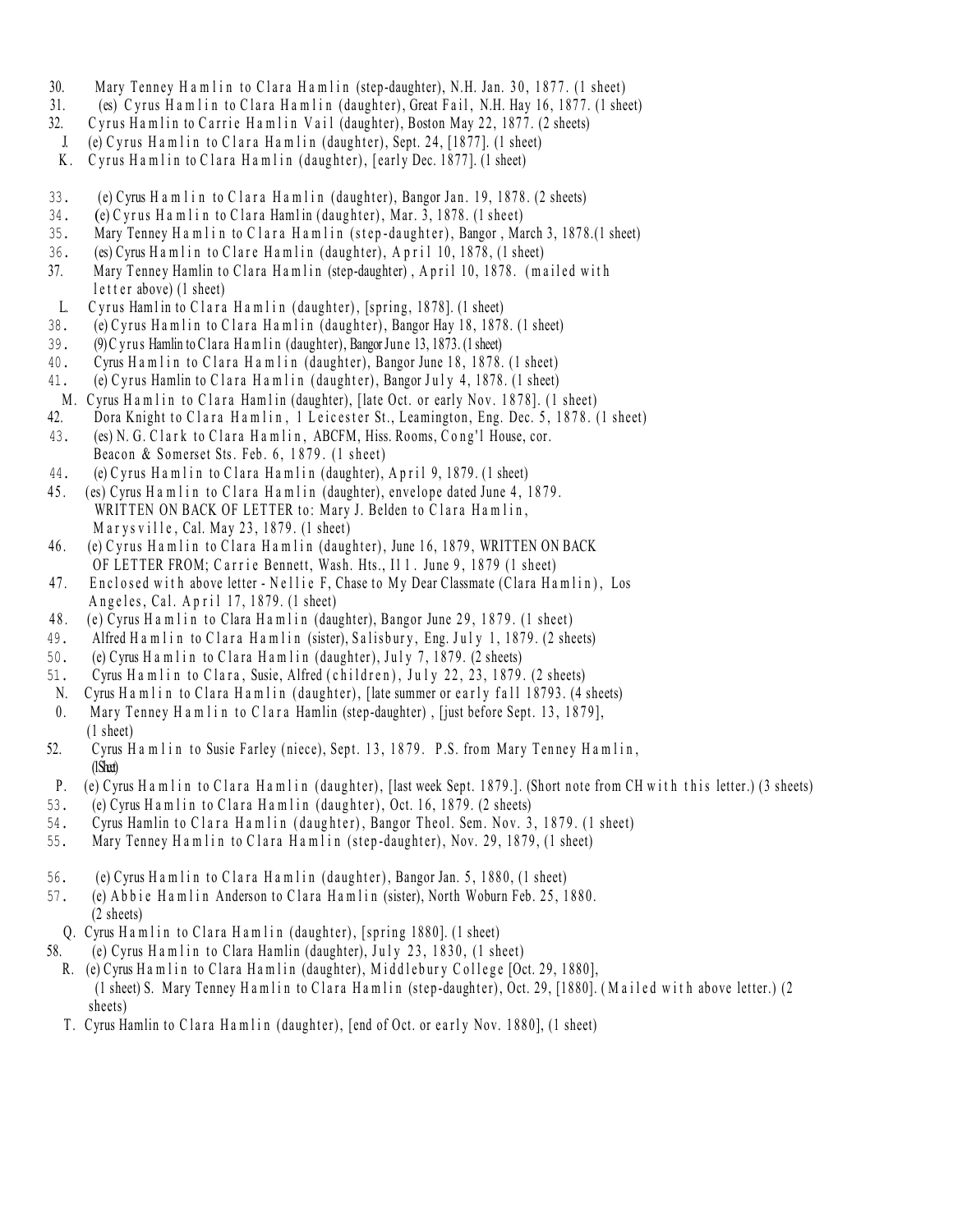- 59. Henrietta Hamlin Washburn to Clara Hamlin (sister), Middlebury Nov. 3, 1880, (1 sheet)
- 60. *(e)* Henrietta Hamlin Washburn to Clara Hamlin (sister), Middleboro Nov. 26, 1880.  $(1 \text{ sheet})$
- 61. (e) C y rus H a m lin to C lara H a m lin (d aughter), Middlebury College Dec. 26, 1880. (1 sheet
- 62. Mary Tenney Hamlin to Clara Hamlin (step-daughter), Dec, 26, 1860. (1 sheet)
- 63. H e n rietta H a m lin Washburn to Clara H a m lin (sister), Middleboro Jan. 4, 1381. (2 sheets)
- 64. Cyrus Hamlin to Sue Farley (niece), Mar. 29, 1881. (1 sheet)
- 65. Cyrus Hamlin to Susie Farley (niece), April 6, 1881. WRITTEN ON BACK OF ABOVE LETTER. Cyrus H a m lin to Clara H a m lin (daughter),  $A$  p r il 7, 1881. (1 sheet)
- U. Cyrus Hamlin to Sue Farley (niece), [early to mid-Sept. 1881. (1 sheet)
- 66. Cyrus Ham lin to Clara Ham lin (daughter), Sept. 18, 1881. (2 sheets)
- 67. Henrietta Hamlin Washburn to Clara Hamlin (sister), Detroit, Mich. Sept. 30, 1881.  $(2 \text{ sheets})$
- 68. (e) Cyrus Hamlin to Clara Hamlin (daughter), Hid. Col. Oct. 16, 1881. (1 sheet)
- 69. Mary Tenney Hamlin to Clara Hamlin (step-daughter), Middlebury Oct. 16, 1881. (1 sheet)
- 70. Cyrus Hamlin to Clara Hamlin (daughter) & Sue Farley (niece), Nov. 24, 1881. (2 sheets)
- 71. Cyrus Hamlin to Clara Hamlin (daughter), Middlebury Dec. 25, 1881, (1 sheet)
- 72. Cyrus H a m lin to Susie Farley (niece), Middlebury Dec. 25, 1881. (1 sheet)
- 73. Christopher Robert Hamlin to Clara Hamlin (sister), Midd. Feb. . 17, 1882. (1 sheet)
- 74. (e) Cyrus H a m l i n to Clara H a m l in (daughter), Middlebury Feb. 18, 1882. (2 sheets)
- 75. Mary Tenney H a m l in to Clara H a m l in (step-daughter), Midd. Feb. 19, 1882. (1 sheet)
- 76. (e) Cyrus H a m lin to Clara H a m lin (daughter), Middlebury Aug. 1, 1882. ENCLOSED IS NEWSPAPER ARTICLE ABOUT SILVER MINE GIVEN TO MIDDLEBURY COLLEGE, note by CH on back. (1 sheet, 1 article)
- V. Cyrus H a m lin to Clara H a m lin (daughter), Sept. 19, [1882] (in text of letter). ABOVE LETTER WRITTEN ON BACK OF "CIRCULAR TO THE TRUSTEES, ALUMNI AND FRIENDS OF MIDDLEBURY  $COLLEGE, "Aug. 9, 1882. (1 sheet)$
- 77. Cyrus H a m lin to Clara H a m lin (daughter), Feb. 2, 1884. (1 sheet)
- 78. (e) Cyrus H a m l i n to Clara H a m l in (daughter), M iddlebur y July 5, 1884. (5 sheets)
- 79. Cyrus Hamlin to Clara Hamlin (daughter) & Susie Farley (niece), Middlebury  $J$  u  $l$  v  $3$  O,  $1884$ . (1 sheet)
- 80. Cyrus Hamlin to Clara Hamlin (daughter), Sept. 6, 1884. (1 sheet)
- 81. Cyrus Ham lin to Carrie Ham lin Vail (daughter), Middlebury Oct. 25, 1884.  $(U$  n signed so perhaps not entire letter.)  $(I$  sheet)
- 82. Cyrus Ham lin to Clara Ham lin (daughter), Middlebury Nov. 18, 1884. (2 sheets)
- 83. (e) Cyrus H a m l in to Clara H a m l in (daughter), June 6, 1885. (3 sheets) 84. Henrietta Hamlin Washburn to Sue Farley (cousin), Robert College,  $C$  o n s' p l e Sept. 8, 1885,  $(1 \text{ sheet})$
- 85. Cyrus Hamlin to Carrie Hamlin Vail (daughter), Sept. 29, 1885. (1 sheet)
- 86. (e) C y rus H a m l in to C l a r a H a m l in (d a u g h t e r), Dec, 2, 1885. (2 sheets)
- 87. Lizzie M. Pond to Mr., & Mrs. Hamlin, [Alfred?] March 14, 1886, (2 sheets)
- 88.  $\qquad$  (e) Cyrus H a m l i n to Clara H a m l in (daughter), Lexing ton March 16, 1886. (1 sheet)
- 89. (e) Carrie H a m l i n V a i l to Clar a H a m l i n (sister), March 17, 1886. (2 sheets)
- 90. (e) C y r u s H a m l i n to C l a r a H a m l i n (d a u g h t e r), L exington May 24, 1836. (2 sheets)
- 91. Cyrus H a m lin to Clara H a m lin (daughter), Latrobe West of the Allegheny near Pittsburg Oct. 14, 1886. (Unsigned so perhaps not entire letter.) (1 sheet)
- 92. Cyrus H a m l i n to Sue F a r l e y (niece), Dec. 5, 1886. (1 sheet)
- 93. (e) C y rus H a m l i n to Clara H a m l i n (daughter), L e x i n g t o n Dec. 23, 1886. (1 sheet)
- 94. Cyrus Hamlin to Clara Hamlin (daughter), Lexington May 1, 1887. (1 sheet)
- 95. (e) C y rus Hamlin to C l a r a H a m l i n (d aughter), [undated  $\&$  unsigned, but sent with a bo v e letter]. Envelope dated May 2,  $1887$ . (1 sheet)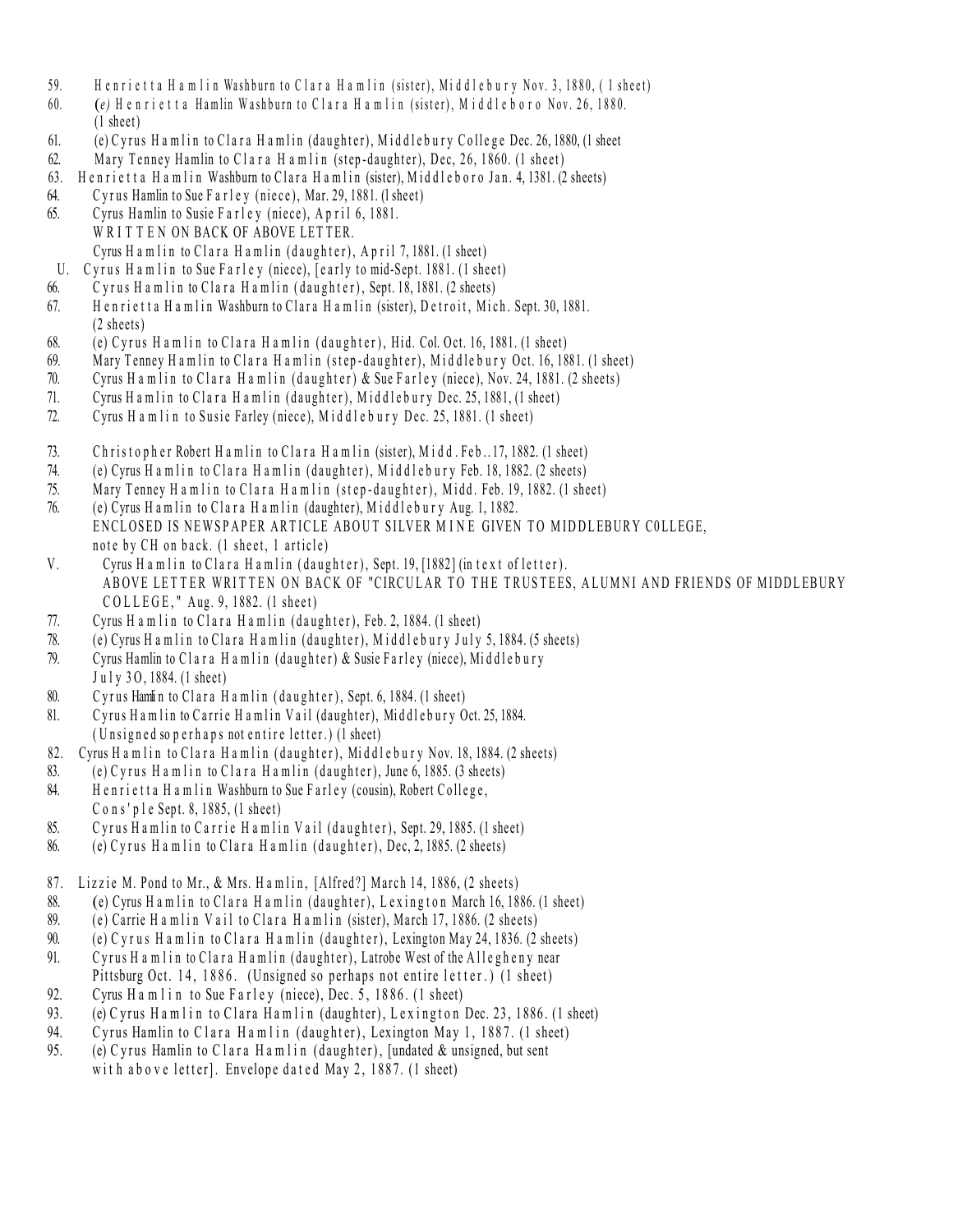- 96. (e) Cyrus H a m l i n to Clara H a m l i n (daughter), L e x i n g t o n Hay 26, 1887. (1 sheet)
- 97. Cyrus Hamlin to Clara Hamlin (daughter), Hartford Oct. 21, 1887. (1 sheet)
- 98. (e) Cyrus H a m l i n to Clara H a m l i n (daughter), Hartford Nov. 9, 1887. (1 sheet)
- 99. (e) C y rus H a m l i n to C l a r a H a m l i n (daughter), Hartford Dec. 5, 1887. (2 sheets)
- W. (e) C y rus H a m l i n to C l a r a H a m l i n (daughter), Hartford Dec. 10, [1887]. (2 sheets)
- 100. Cyrus Ham lin to Clara Ham lin (daughter) & children, Hasmer Hall Feb. 13, 1888. (1 sheet)
- 101. (e) C yrus H a m l i n to C l a r a H a m l i n  $(\text{daughter})$ , Feb. 25, 1888. (1 sheet)
- $102.$  (e) Cyrus H a m l i n to C l a r a H a m l i n (d a u g h t e r ), M a r c h 1, 1888. (3 sheets)
- 103. (e) C y rus H a m l i n to C l a r a H a m l i n (daughter), Lex. March 14, 1888. (1 sheet)
- 104. (e) Cyrus Ham lin to Clara Ham lin (daughter), Lexington April 1, 1890. (1 sheet)
- 105. Cyrus Hamlin to Clara Hamlin (daughter), Aug. 6, 1888. (1 sheet)
- 106. Cyrus H a m l i n to Clara H a m l i n (daughter), Oberlin, 0. Oct. 5, 1888. (1 sheet)
- 107. Christ op h e r Robert H a m l i n to Clara H a m l i n (sister), Nov. 18, 1888. (2 sheets)
- X. Cyrus Hamlin to Clara Hamlin (daughter), after Dec. 12, £18883, mailed with Dec.  $28th$  letter,  $(1)$  sheet)
- 108. (e) C y rus H a m l i n to C l a r a H a m l i n (daughter), Dec. 28, 1888. ATTACHED TO LETTER IB BILL TO AMERICAN BOARD, with CH note written on back. (2 sheets)
- 109. Cyrus Hamlin to Clara Hamlin (daughter), Feb. 14, 1889. (2 sheets)
- 110. Cyrus H a m l i n to Clara H a m l i n (daughter), Lex. March 5, 1889, (1 sheet)
- 111. Cyrus H a m l i n Memoranda for the college & community, A p r il 2, 1889.  $(unsigned, so perhaps incomplete)$   $(4 sheets)$
- 112. Mary Tenney Hamlin to Clara Hamlin (step-daughter), Lexington Aug. 7, 1889. (Attached to  $f \circ l \cdot l \circ w$  in g CH letter.) (1 sheet)
- 113. Cyrus Hamlin to Clara Hamlin (daughter), Lexington Aug. 9, 1889. (1 sheet)
- Y. Cyrus Hamlin to Clara Hamlin (daughter), just before Sept. 1889. (1 sheet)
- Z Cyrus Hamlin to Clara Hamlin Lee (daughter), [Jan. 1890]. (1 sheet)
- A<sub>1</sub> Cyrus Hamlin to Clara Hamlin Lee (daughter), [Jan. 1890].  $(1 \text{ sheet})$
- $B_1$  Cyrus H a mlin to Clara Hamlin Lee (daughter), Lexington (part written Feb. 17, 1890). (4 sheets)
- 114. Cyrus Hamlin to Clara Hamlin Lee (daughter), Ma rch 7, 1890. (2 sheets)
- 115. Cyrus Hamlin to Clara Hamlin Lee (daughter), April 1, 1890. (2 sheets)
- 116. Cyrus Hamlin to Clara Hamlin Lee (daughter), Lex. April 30, 1890.
- $(unsigned, so perhaps incomplete)$   $(1 sheet)$
- 117. Cyrus Hamlin toClara Hamlin Lee (daughter), Lexington May 20, 1890, (1 sheet)
- 118. Cyrus Hamlin to Clara Hamlin Lee (daughter), Lexington June 21, 1890. (2 sheets)
- 119. Cyrus Hamlin to Clara Hamlin Lee (daughter), Lexing ton July 27, 1890. (1 sheet)
- $C_1$  Cyrus Hamlin to Clara Hamlin Lee (daughter), [shortly after Sept. 1, 1890]. (1 sheet)<br>120. Cyrus Hamlin to Clara Hamlin Lee (daughter). Lexington Oct. 21, 1890. (2 sheets)
- 120. Cyrus Hamlin to Clara Hamlin Lee (daughter),Lexington Oct. 21, 1890. (2 sheets)
- 121. Cyrus Hamlin to Clara Hamlin Lee (daughter),Lexington Nov. 30, 1890. (1 sheet)
- 122. Cyrus Hamlin to Clara Hamlin Lee (daughter),Lexington Dec. 22, 1890. (4 sheets)
- 123. Cyrus Hamlin to Clara Hamlin Lee (daughter), Lexington Jan. 11, 1891. (1 sheet)
- $D_1$  Cyrus Hamlin to Clara Hamlin Lee (daughter), Jan. 30, [1891]. (2 sheets) 124. Cyrus Hamlin to Clara Hamlin Lee (daughter). New York City A p r i 1 5.
- Cyrus Hamlin to Clara Hamlin Lee (daughter), New York City April 5, 1891. (2 sheets)
- 125. Cyrus Hamlin to Clara Hamlin Lee (daughter), at Alfreds April, 15, 1891. (1 sheet)
- E<sub>1</sub>. Cyrus Hamlin to Clara Hamlin Lee (daughter), [between Apr. 15 & Aug. 13, 18911. (1 sheet) 126. Cyrus Hamlin to Clara Hamlin Lee (daughter). Cliff [?]. Ticonderoga, N.Y.
- Cyrus Hamlin to Clara Hamlin Lee (daughter), Cliff [?], Ticonderoga, N.Y. Aug. 13, 1891. (1 sheet)
- 127. CyrusHamlin toClara Ha mlin Lee (daughter), Oct. 1, 1891. (1 sheet)